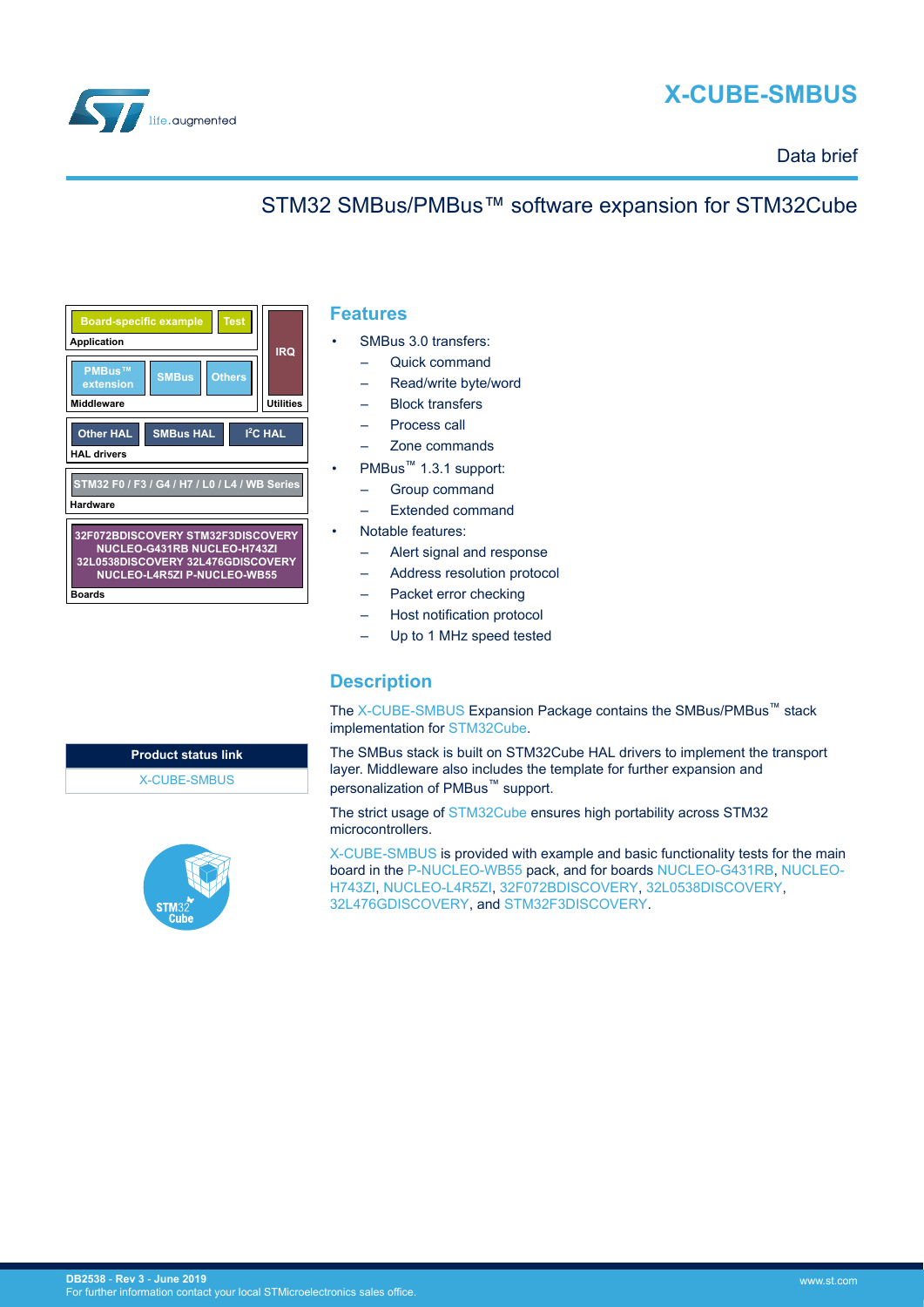<span id="page-1-0"></span>

# **1 General information**

The [X-CUBE-SMBUS](https://www.st.com/en/product/x-cube-smbus) Expansion Package runs on STM32 microcontrollers based on Arm<sup>®</sup> cores.

*Note: Arm is a registered trademark of Arm Limited (or its subsidiaries) in the US and/or elsewhere.*

arm

## **1.1 Ordering information**

[X-CUBE-SMBUS](https://www.st.com/en/product/x-cube-smbus) is available for free download from the *[www.st.com](https://www.st.com)* website.

## **1.2 What is STM32Cube?**

[STM32Cube](https://www.st.com/stm32cube) is an STMicroelectronics original initiative to significantly improve designer's productivity by reducing development effort, time and cost. STM32Cube covers the whole STM32 portfolio. STM32Cube includes:

- A set of user-friendly software development tools to cover project development from the conception to the realization, among which:
	- [STM32CubeMX,](https://www.st.com/en/product/stm32cubemx) a graphical software configuration tool that allows the automatic generation of C initialization code using graphical wizards
	- [STM32CubeIDE](https://www.st.com/en/product/stm32cubeide), an all-in-one development tool with IP configuration, code generation, code compilation, and debug features
	- STM32CubeProgrammer ([STM32CubeProg](https://www.st.com/en/product/stm32cubeprog)), a programming tool available in graphical and commandline versions
	- STM32CubeMonitor-Power [\(STM32CubeMonPwr\)](https://www.st.com/en/product/stm32cubemonpwr), a monitoring tool to measure and help in the optimization of the power consumption of the MCU
- [STM32Cube MCU & MPU Packages](https://www.st.com/en/embedded-software/stm32cube-mcu-mpu-packages.html), comprehensive embedded-software platforms specific to each microcontroller and microprocessor series (such as STM32CubeL4 for the STM32L4 Series), which include:
	- STM32Cube hardware abstraction layer (HAL), ensuring maximized portability across the STM32 portfolio
	- STM32Cube low-layer APIs, ensuring the best performance and footprints with a high degree of user control over the HW
	- A consistent set of middleware components such as FAT file system, RTOS, USB Host and Device, TCP/IP, Touch library, and Graphics
	- All embedded software utilities with full sets of peripheral and applicative examples
- [STM32Cube Expansion Packages,](https://www.st.com/en/embedded-software/stm32cube-expansion-packages.html) which contain embedded software components that complement the functionalities of the STM32Cube MCU & MPU Packages with:
	- Middleware extensions and applicative layers
	- Examples running on some specific STMicroelectronics development boards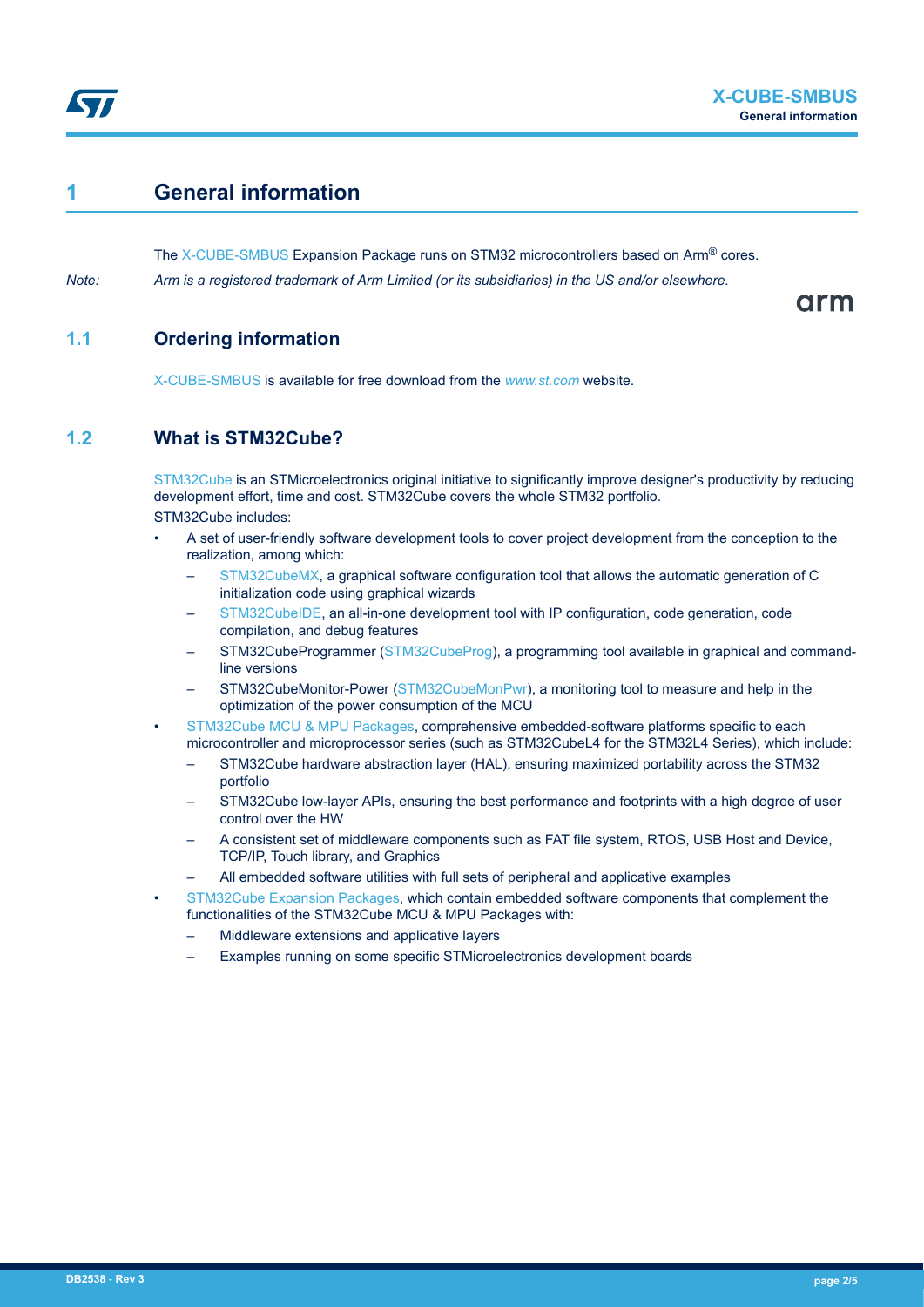<span id="page-2-0"></span>

# **2 License**

[X-CUBE-SMBUS](https://www.st.com/en/product/x-cube-smbus) is delivered under the *Mix Ultimate Liberty+OSS+3rd-party V1* software license agreement [\(SLA0048](https://www.st.com/sla0048)).

The software components provided in this package come with different license schemes as shown in Table 1.

| Software component                                                   | Owner                             | License                                                     |
|----------------------------------------------------------------------|-----------------------------------|-------------------------------------------------------------|
| Board Support Package (BSP)                                          | STMicroelectronics   BSD-3-Clause |                                                             |
| Cortex <sup>®</sup> -M CMSIS                                         | $Arm^{\circledR}$                 | BSD-3-Clause                                                |
| HAL STM32F0, STM32F3, STM32G4, STM32L0, STM32L4,<br>STM32H7, STM32WB | STMicroelectronics   BSD-3-Clause |                                                             |
| SMBus/PMBus <sup>™</sup> stack                                       |                                   | <b>STMicroelectronics</b> Ultimate Liberty (source release) |
| Project examples                                                     |                                   | <b>STMicroelectronics</b> Ultimate Liberty (source release) |

#### **Table 1. Software component license agreements**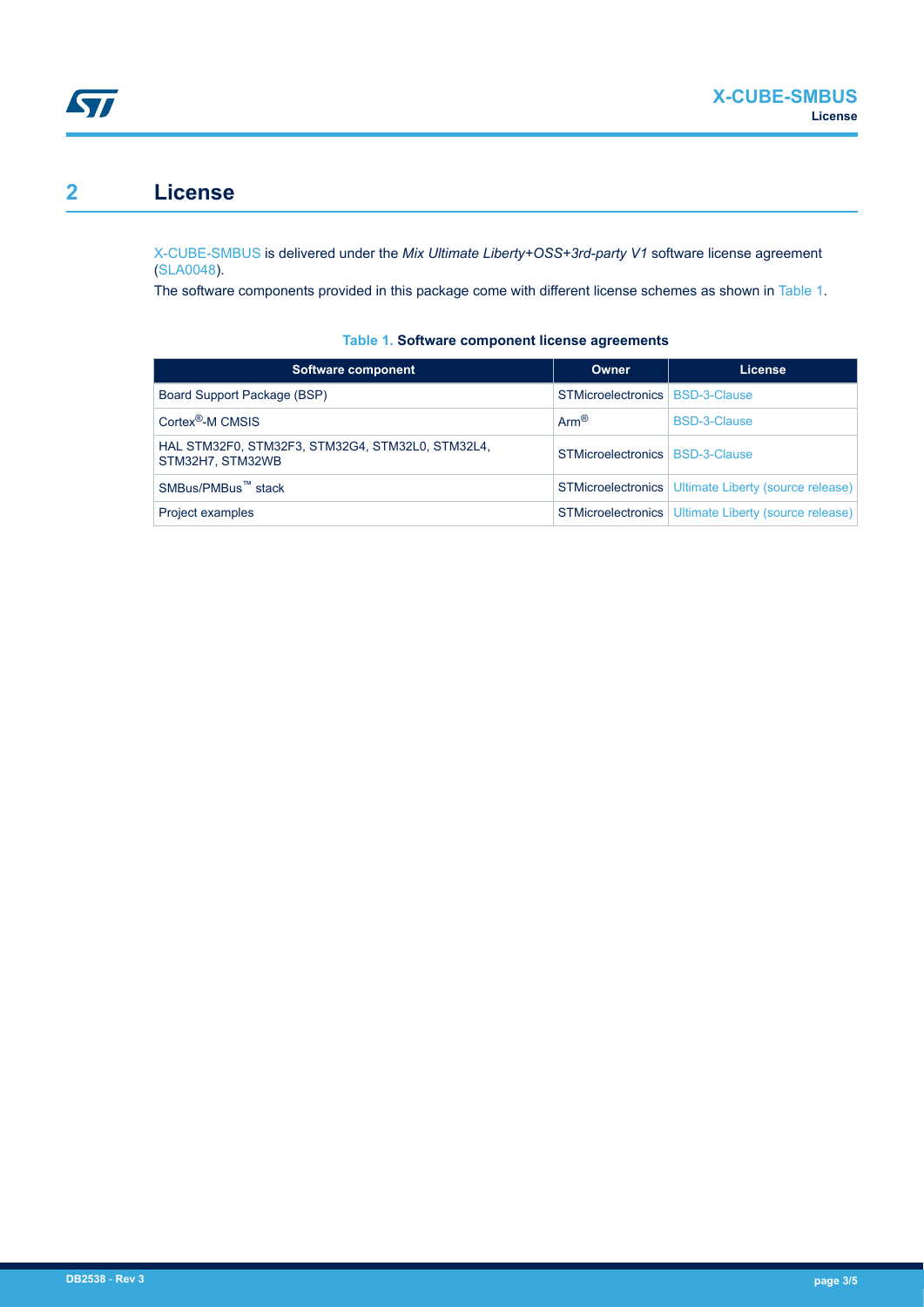# **Revision history**

### **Table 2. Document revision history**

| <b>Date</b>                         | <b>Version</b> | <b>Changes</b>                                                                                                                                                                                                                                |  |
|-------------------------------------|----------------|-----------------------------------------------------------------------------------------------------------------------------------------------------------------------------------------------------------------------------------------------|--|
| 25-Feb-2015                         |                | Initial release.                                                                                                                                                                                                                              |  |
| 24-May-2017                         | $\mathcal{P}$  | Updated Features:<br><b>SMBus version</b><br>Added Zone commands feature for SMBus<br>٠<br><b>PMBus version</b><br>$\bullet$<br>Speed tested updated<br>٠<br><b>Updated Description:</b><br>Discovery boards included in the package          |  |
| $4 - \frac{1}{10} - \frac{2019}{9}$ | 3              | Expanded applicable boards to P-NUCLEO-WB55, NUCLEO-G431RB,<br>NUCLEO-H743ZI, and NUCLEO-L4R5ZI.<br>Updated the entire document:<br>Updated the cover page<br><b>Updated Features and Description</b><br>Added What is STM32Cube? and License |  |